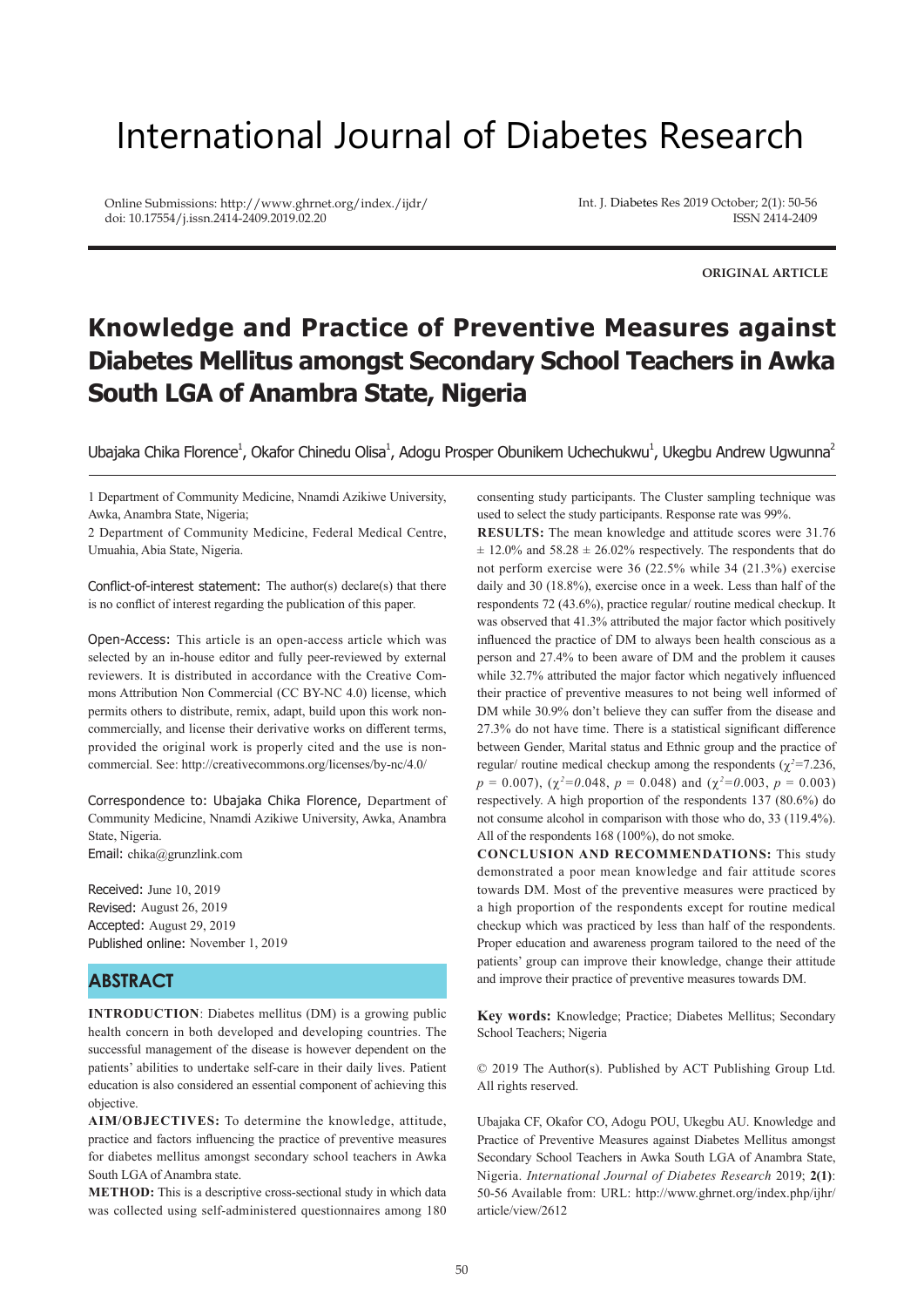## **INTRODUCTION**

Diabetes mellitus is a clinical syndrome characterized by hyperglycemia caused by relative or absolute insulin deficiency<sup>[1]</sup>. The prevalence of DM is rising in African communities, and many factors are responsible for this increase, including unhealthy western lifestyles with reduced physical activity, sedentary lifestyles, and excessive intake of calories. These contribute to obesity which is a risk factor for the development of diabetes[2,3]. Perhaps due to lack of proper awareness and education, diabetes sufferers are particularly prone to complications and increased mortality. Urbanization with adoption of "western lifestyles" has been incriminated in the abandonment of the healthier "traditional lifestyles" by people in developing countries. The traditional lifestyle was characterized by regular and vigorous physical activity accompanied by subsistence on high fiber, whole grain-based diet rich in vegetables and fruits<sup>[4,5]</sup>.

In Nigeria the prevalence of DM is  $2.6$  million<sup>[6]</sup>. It is now emerging as an epidemic of the 21st Century and threatens to overwhelm the health care system in the near future[7]. The manifestations of DM can cause considerable human suffering and enormous economic costs. Both acute and late complications are commonly encountered. The long term complications represented by cardiovascular, cerebrovascular disease, nephropathy, retinopathy and neuropathies are already major sources of morbidity and mortality, disability and premature deaths in countries of the east Mediterranean region[8]. Despite that the cause of DM is unknown; many of its modifiable lifestyle-related risk factors have been identified and studied. The accumulating evidence suggests that DM is a potentially preventable disease if its risk factors are identified early and avoided<sup>[9-11]</sup>. Lifestyle interventions (e.g. physical activity, weight loss) have proven to be more effective than medicine in preventing or delaying the onset of diabetes mellitus in persons at high risk of developing the disease<sup>[9]</sup>.

 However, transferring such evidence into an effective community intervention program requires an understanding of the specific needs of the communities before introducing any kind of intervention<sup>[12,13]</sup>. In addition, policy makers and public health practitioners need reliable and valid data regarding the distribution and determinants of DM related health issues among the populace. To curb the scourge of DM, public health interventions are required to prevent or delay the onset of its complications.

 Knowledge is usually transferred to the children from their teachers either directly through teaching or indirectly via teacher's attitude and practices. These children see their teachers as role models, imitating their behavior and acquiring their knowledge<sup>[14]</sup>. Teachers are considered to be the first line of protection for school children. Apart from parents, school teachers are the main care-givers to these children<sup>[15]</sup>. Care is provided to this sector of the population (school children) mainly by two sources: home and school. Commonwealth governments recognized that schools are excellent places for promotion of better health as part of the proposed National Health Strategy<sup>[16]</sup>. Learning about DM risk factors and preventive measures is the first step in prevention since it will enable the public to make the informed decision of adopting a healthy lifestyle<sup>[9,11]</sup>. Teachers are in a better position to impart good knowledge and positive attitude on their students about this disease and engender the adoption of healthy DM preventive practices.

 Thus the objectives of the study are to determine (1) The knowledge and attitude towards DM; (2) The practice of preventive measures for the development of DM; (3) The factors associated with the practice of these preventive measures for DM among secondary school teachers in Awka South L.G.A.

## **METHODOLOGY**

**Study area:** Awka, is the capital of Anambra State, Nigeria and is strategically, located midway between two major cities in Northern Igboland, Onitsha and Enugu. Awka is home to many schools; primary, secondary and tertiary institutions. The economy of Awka city revolves primarily around government since many state and federal institutions are located there.

 **Study population:** Secondary school teachers in Awka South LGA, Anambra state.

**Study design:** Descriptive cross-sectional study among secondary school teachers in the area.

#### **Sample size calculaton**

The sample size for the study was calculated using the formula:

$$
n = \frac{z^2pq}{4^2}^{[17]}
$$

Where

 $n =$  minimum sample size

 $z =$  Standard normal deviate, usually set at 1.96 at 95% confidence level

 p = prevalence of respondents who had poor attitude towards DM in a Sri- Lankan study is 88% [18]

| $q = 1 - P$ |                                                                         |
|-------------|-------------------------------------------------------------------------|
|             | $d =$ degree of precision, usually set at 0.05 (margin of error at 5%). |
|             | $1.96^2 \times 0.88 \times (1 - 0.88)$                                  |
| $n = -$     | $0.05 \times 0.05$                                                      |
|             | $n = \frac{3.84 \times 0.88 \times 0.12}{1}$                            |
|             | 0.0025                                                                  |

$$
n\,{=}\,162
$$

Minimum sample size of a finite population  $(10,000)$  was determined using the formula

$$
nf = \frac{n^{17}}{1 + (n/N)}
$$

Where  $N =$  Estimate of the population size which is 491

 $nf =$ Desired sample size when population is  $\leq$  10,000.

 $n =$  Desired sample size when population is  $> 10,000$ .

$$
nf = \frac{162}{1 + 162/491}
$$

$$
= 122
$$

Assuming a 90% response rate, Attrition rate therefore will be: 0.9  $\frac{122}{0.9}$  = 135.5

= 136 questionnaires.

#### **Sampling method**

The cluster sampling technique was used for this study. There are a total of eighteen (18) public secondary schools in Awka South LGA. Each of these schools represents a cluster. Four (4) of these schools were selected using the simple random sampling technique. Every available teacher employed within each of these schools who agreed to take part in the study and gave an informed consent, was enrolled into the study.

#### **Method of data collection**

This instrument for data collection was a self-administered, semistructured questionnaire which was used to obtain socio-demographic data like age, sex, marital status, religion, ethnic group, highest educational status attained and subjects taught. A section of the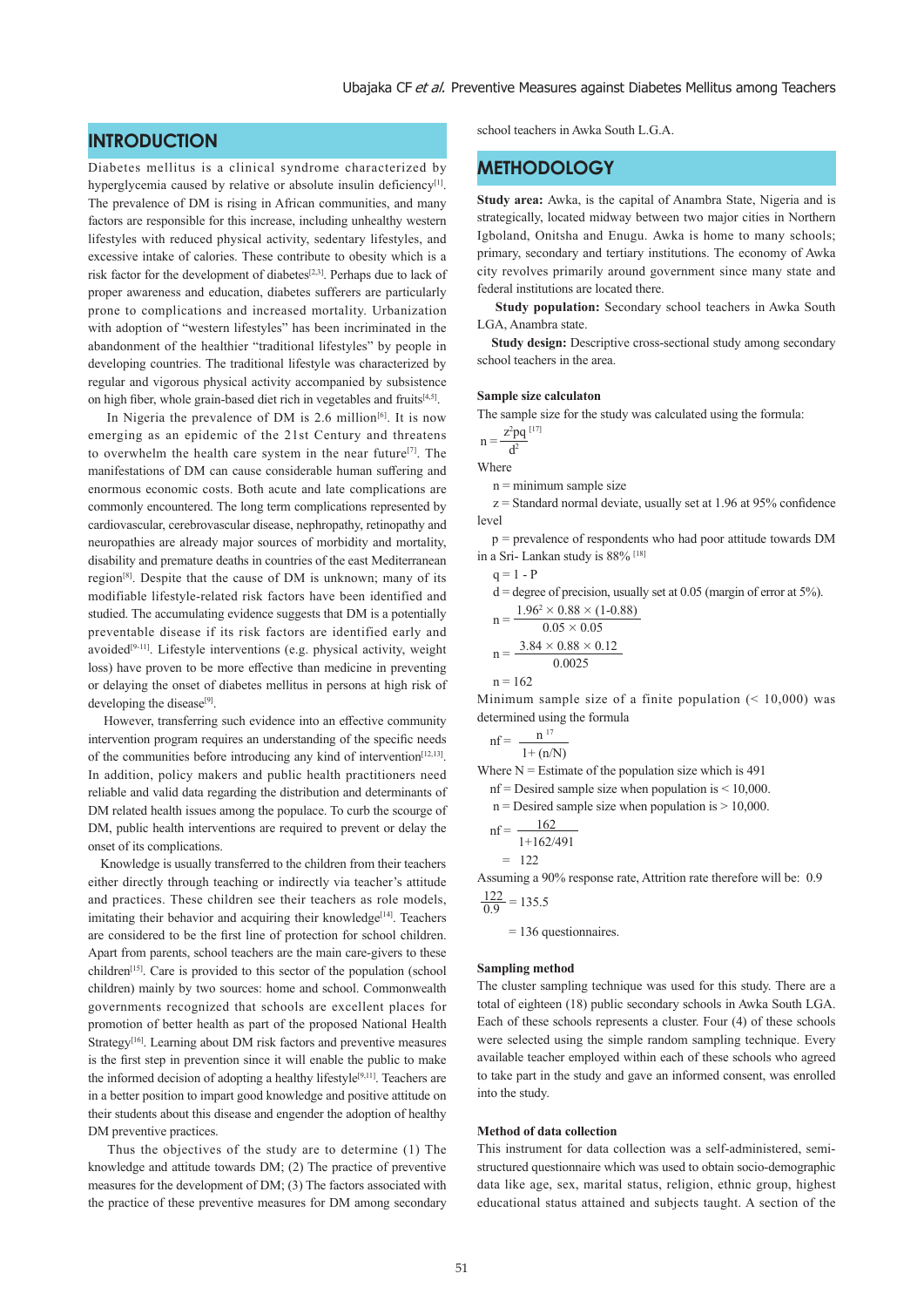questionnaire contained questions that tested the knowledge, attitude and practice of preventive measures as well as the factors influencing the practice of preventive measures.

 Knowledge of Diabetes Mellitus was assessed based on knowledge of DM score; respondents were assessed on their knowledge of the meaning, symptoms, complications and preventive/control measures. Attitude towards DM was also scored as respondents were assessed on their thoughts towards the following: the reality of the disease, the effectiveness of some preventive and control measures, ability to live a normal life if blood sugar is controlled and the need for eating restrictions if blood sugar is controlled. The total scores obtained on knowledge and attitude for each respondent were converted to percentages, and the mean knowledge and attitude scores were computed.

 On the practice of preventive measures, respondents were assessed on the frequency of exercise, attendance to regular medical checkup, alcohol consumption and cigarette smoking. Responses to the individual questions were assessed in order to evaluate the positive and negative practices.

#### **Data analysis**

Statistical Package for Social Sciences (SPSS) version 20 was used in statistical analysis. Frequency distribution of all relevant variables was done. Relevant means and standard deviations were calculated. Test of significance using Chi-square were conducted and the accepted level of significance is 5%.

#### **Ethical consideration**

Informed consent was obtained from all respondents. No names were recorded on the questionnaires to ensure confidentiality. Ethical approval was obtained from Nnamdi Azikiwe University Teaching Hospital Ethics Committee through the Head of Department of Community Medicine**.**

## **RESULTS**

A total of 182 questionnaires were distributed among the 4 secondary schools selected for the study. A total of 180 questionnaires were retrieved, giving a response rate of 99%.

 Table 1 shows the socio- demographic characteristics of the respondents. The mean age of the respondents was  $35.91 \pm 1.6$  years. More of the respondents were females 81.9% in comparison with the males 18.1%. All of them were Christians 100%, with a high proportion having a Bachelor's degree, 78.1%.

 Table 2 depicts the respondents' knowledge and attitude towards Diabetes Mellitus. The mean knowledge and attitude scores were  $31.76 \pm 12.0\%$  and  $58.28 \pm 26.02\%$  respectively.

 Figure 1 illustrates the sources of information on Diabetes Mellitus. The major sources of information on Diabetes Mellitus were Health/ Hospital personnel 67 (34.5%), TV/ Radio 42 (21.6%) and Family member 33 (17.0%).

 Table 3 shows the factors that positively influenced the practice of preventive measures against DM. The major factors which influenced the practice of DM were, always been health conscious as a person 41.3% and aware of DM and the problem it causes, 27.4%.

 Table 4 depicts the factors that negatively influenced the practice of preventive measures against DM. The major factors that negatively influenced the practice of preventive measures were I am not well informed of DM 32.7%, I do not believe I can suffer from DM 30.9% and I do not have enough time, 27.3%.

 Table 5 shows the performance of exercise among the respondents. The respondents who do not exercise were 36 (22.5%). Also 34



Figure 1 Sources of information on Diabetes Mellitus.

(21.3%) of the respondents exercise daily while 30 (18.8%), exercise once in a week.

 Table 6 shows the grading of exercise performance among the respondents. Less than half of the respondents 41.9%, had good practice of exercise while 35.6% and 22.5% had fair and poor practice respectively.

 Table 7 shows the influence of knowledge and attitude on the performance of exercise.

 There is no statistically significant difference between the knowledge and attitude scores and the performance of exercise (Fischer exact = 2.46,  $p = 0.09$ ) and (Fischer exact = 0.46,  $p = 0.64$ ) respectively.

 Table 8 depicts the influence of socio-demographic characteristics on the performance of exercise. There is no statistical significant difference between the socio- demographic characteristics of the respondents and the performance of exercise.

 Table 9 illustrates the practice of regular/routine medical checkup among the respondents. Less than half of the respondents 72 (43.6%), practice regular/ routine medical checkup.

 Table 10 shows the frequency of practice of regular/ routine medical checkup among the respondents. Among those who attend medical checkup, 30 (43.5%) attend medical checkup every 3 months, 21 (30.4%) attend every 6 months while 18 (26.1%) attend yearly.

 Table 11 shows the influence of knowledge and attitude on the practice of regular/ routine medical checkup among the respondents. There is no statistically significant difference between the knowledge and attitude scores and the practice of regular/ routine medical checkup among the respondents. (Fischer exact  $= 1.20, p = 0.30$ ) and (Fischer exact  $= 2.07, p = 0.13$ ) respectively.

 Table 12 illustrates the influence of socio-demographic characteristics on the practice of regular/ routine medical checkup among the respondents. There is a statistical significant difference between Gender, Marital status and Ethnic group and the practice of regular/ routine medical checkup among the respondents  $(\chi^2 =$ 7.236,  $p = 0.007$ ),  $(\chi^2 = 0.048, p = 0.048)$  and  $(\chi^2 = 0.003, p = 0.003)$ respectively.

 Table 13 shows alcohol consumption among the respondents. A high proportion of the respondents 137 (80.6%) do not consume alcohol in comparison with those who do, 33 (119.4%).

 Table 14 shows the number of 60cL bottle consumed by respondents in a week. Among those who consume alcohol, 2 (6.5%) respondents consume 5 or more bottles in a week.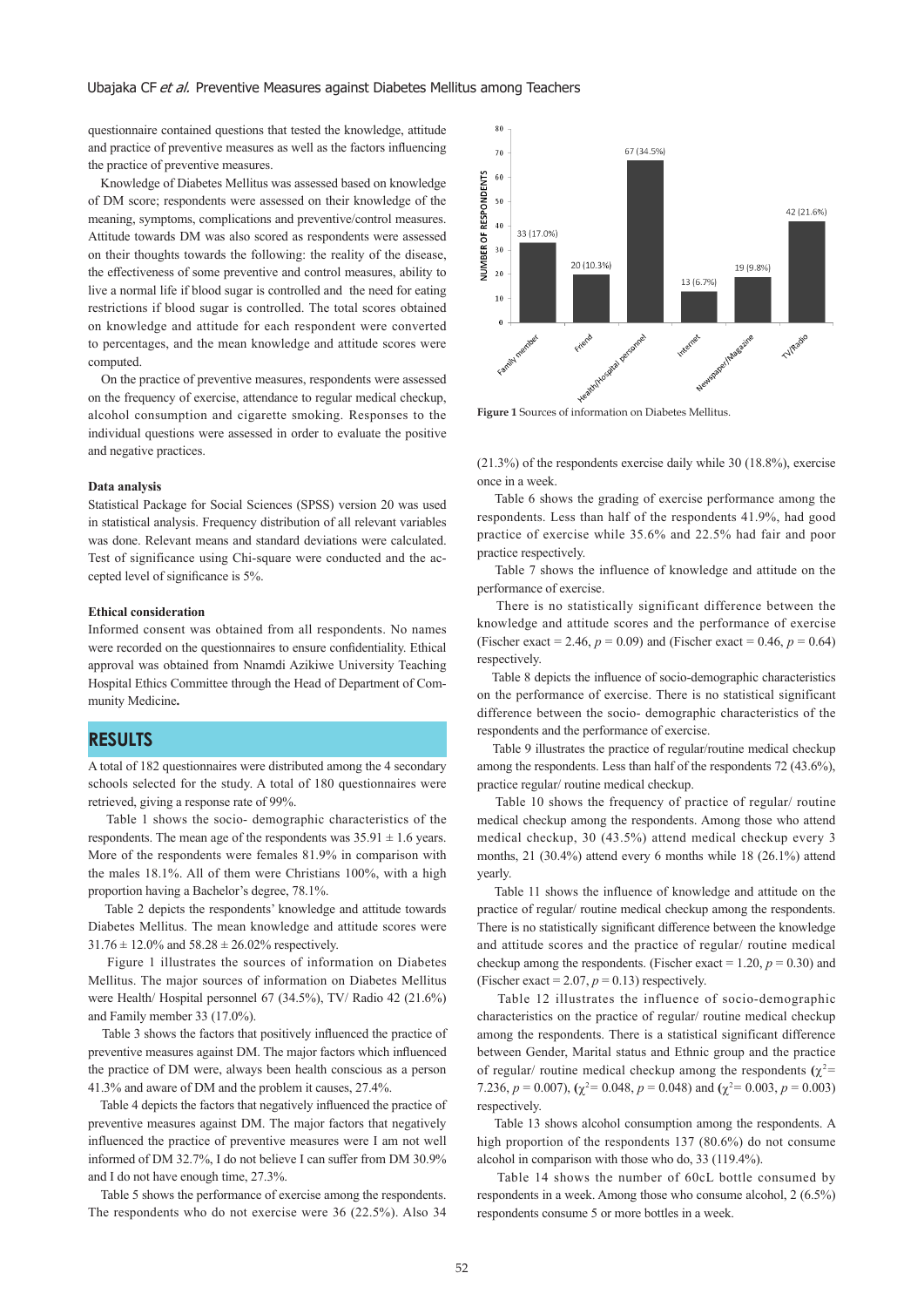Table 15 shows cigarette consumption among respondents. All of the respondents 168 (100%), do not smoke.

 Respondents who do not exercise at all are termed to have poor practice, those who exercise once or twice in a week, are termed to have moderate practice, while those who exercise more than three times in a week are termed to have good practice.

## **DISCUSSION**

The mean age of the respondents was  $35.91 \pm 1.6$  years. This is similar to the mean age of teachers reported in prior studies[19,20]. Knowledge is usually transferred to the children from their teachers either directly through teaching or, which is the most important, indirectly via teacher's attitude and practices. These children see their teachers as role models that they copy imitating their behavior and acquiring their knowledge. The mean knowledge score of the respondents was  $31.76 \pm 12.02\%$  and  $34.5\%$  of the respondents got their information about the disease from the hospital and health personnel, while the rest sourced theirs from mass media, family members and friends. The mean knowledge score recorded for this study is low and this is similar to the findings of several studies in which teachers had low knowledge about the disease<sup>[21,22]</sup>. However, a study done by Faisal AL among secondary school teachers in Bahrain reported a higher mean score of 53.4%[23]. Knowledge is the greatest weapon in the fight against DM[24]. Knowledge of diabetes can prevent the imminent chronic comorbidities of DM, which impact significantly on the quality of life of the diabetic patients<sup>[25]</sup>. Information can help people to assess their risk of diabetes, motivate them to seek proper treatment and care, and inspire them to take charge of their disease for their lifetime<sup>[24,25]</sup>. A literature search on knowledge about diabetes in developing countries yielded very few studies dealing with awareness of diabetes among people with the disease and there are virtually no data on whole populations<sup>[25]</sup>. Teachers generally have a poor level of knowledge about diabetes and its management<sup>[26]</sup>. This calls for an urgent need to increase the awareness about DM and other prevailing health conditions, as once awareness is created, people are more likely to participate in prevention and control activities.

This study demonstrated a mean attitude score of  $58.28 \pm 26.02\%$ . This is in constrast to the findings of several studies in which more of the respondents had a negative attitude towards the disease<sup>[18,24,27]</sup>. However, a study conducted in Bangladesh among diabetic and nondiabetic subjects demonstrated a mean attitude score of  $85 \pm 12\%^{[25]}$ . With regards to practice of preventive measures against DM, it was observed that 22.5% of the respondents do not exercise at all, 35.6% exercise once or twice in a week while 41.9% exercise more than 3 times in a week. This shows that 77.5% of the respondents performed exercise at different frequencies in a week. This is comparable to the findings of a review article among teachers in which 75% did physical activities at different frequencies per week. This disagrees with the findings of a study conducted in Kenya where 72% did not participate in regular exercise<sup>[24]</sup>. In a study conducted among urban residents in Cameroon, although participants acknowledged the health benefits of physical activity, most admitted they did not engage in any, regularly or irregularly<sup>[28]</sup>.

 Respondents were assessed on their practice or attendance to regular medical checkup. Assessments done during routine medical checkup in relation to the practice of preventive measures for this study were Fasting blood sugar measurement, Blood pressure measurement and weight measurement. It was observed that less than half of the respondents 43.6% attended regular medical checkup.

| Table 1 Socio-demographic characteristics of the respondents. |  |  |  |
|---------------------------------------------------------------|--|--|--|
|---------------------------------------------------------------|--|--|--|

|                           |                                | N            | (%)  |
|---------------------------|--------------------------------|--------------|------|
|                           | 25 years and below             | 35           | 23.8 |
|                           | 26-35 years                    | 42           | 28.6 |
| Age                       | 36-45 years                    | 25           | 17   |
|                           | 46 years and above             | 45           | 30.6 |
|                           | Mean age $35.91 \pm 1.6$ years |              |      |
| Gender                    | Male                           | 32           | 18.1 |
|                           | Female                         | 145          | 81.9 |
|                           | Single                         | 68           | 38.2 |
| Marital status            | Married                        | 106          | 59.6 |
|                           | Widow                          | 3            | 1.7  |
|                           | Separated                      | $\mathbf{1}$ | 0.6  |
| Religion                  | Christian                      | 179          | 100  |
|                           | Igbo                           | 149          | 83.2 |
| Ethnic Group              | <b>Others</b>                  | 30           | 16.8 |
|                           | <b>NCE</b>                     | 9            | 5.1  |
|                           | <b>HND</b>                     | 15           | 8.4  |
| <b>Educational Status</b> | B.Sc/BA/B.Ed                   | 139          | 78.1 |
|                           | <b>Masters</b>                 | 12           | 6.7  |
|                           | PhD                            | 3            | 1.7  |
|                           | <b>Sciences</b>                | 63           | 40.6 |
| Subjects Taught           | Arts                           | 92           | 59.4 |
|                           |                                |              |      |

**Table 2** Respondents knowledge and attitude towards Diabetes Mellitus.

|                     |     | Min | Max | Mean  | <b>SD</b> |
|---------------------|-----|-----|-----|-------|-----------|
| Knowledge score (%) | 179 |     | 81  | 31.76 | 12.02     |
| Attitude score (%)  | 180 |     | 100 | 58.28 | 26.02     |

**Table 3** Factors that positively influenced the practice of preventive measures against DM.

|                                          |    | $\%$ |
|------------------------------------------|----|------|
| Family history of DM                     | 25 | 14   |
| Aware of DM and the problem it causes    | 49 | 27.4 |
| My doctor's advice                       | 28 | 15.6 |
| Always been health conscious as a person | 74 | 41.3 |
| I have already been diagnosed of DM      | 3  |      |

**Table 4** Factors that negatively influenced the practice of preventive measures against DM.

|                                       |    | (%)  |
|---------------------------------------|----|------|
| I do not have enough time             | 30 | 27.3 |
| I am not well informed of DM          | 36 | 32.7 |
| I am already using herbal concoctions |    | 6.4  |
| I do not believe I can suffer from DM | 34 | 30.9 |
| I do not believe DM actually exists   |    | 27   |

**Table 5** Performance of exercise among the respondents.

| Weekly | N           | $(^{0}/_{0})$ |
|--------|-------------|---------------|
| None   | 36          | 22.5          |
| Once   | 30          | 18.8          |
| Twice  | 27          | 16.9          |
| Thrice | 19          | 11.9          |
| Four   | 4           | 2.5           |
| Five   | $\mathbf Q$ | 5.6           |
| Six    | 1           | 0.6           |
| Seven  | 34          | 21.3          |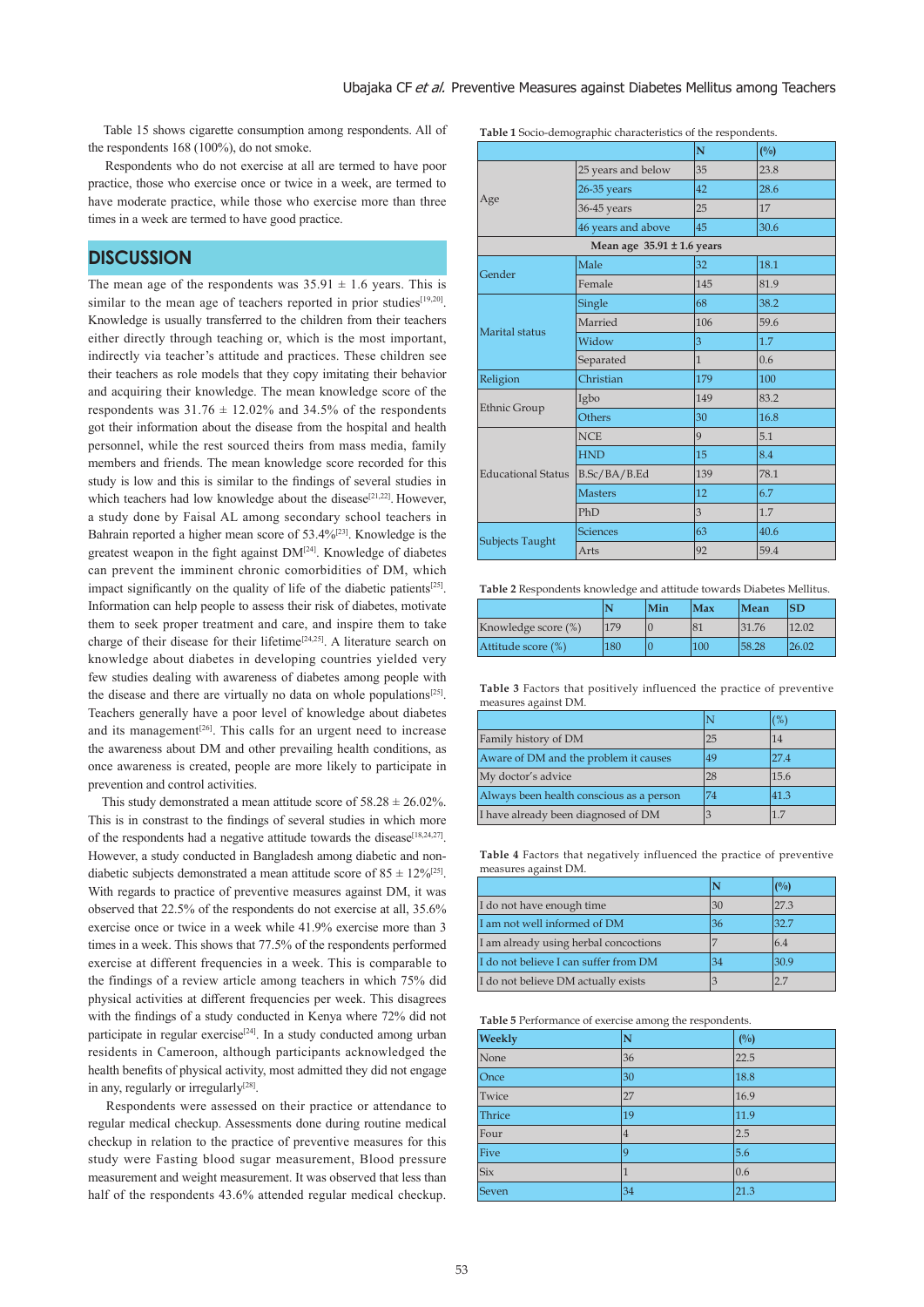#### Ubajaka CF et al. Preventive Measures against Diabetes Mellitus among Teachers

**Table 6** Grading of exercise performance among the respondents.

|      | N   | (0/0) |
|------|-----|-------|
| Poor | 36  | 22.5  |
| Fair | 57  | 35.6  |
| Good | 167 | 41.9  |

**Table 8** Influence of socio-demographic characteristics on the performance of exercise.

|                           | χ*     | df | $\boldsymbol{v}$ |
|---------------------------|--------|----|------------------|
| Age                       | 5.095  | 6  | 0.532            |
| Gender                    | 0.817  | ∍  | 0.665            |
| Marital status            | 12.429 | 6  | 0.053            |
| Ethnic group              | 2.151  |    | 0.341            |
| Educational qualification | 14.558 | 8  | 0.068            |
| Subjects taught           | 2.343  |    | 0.31             |

Table 10 Frequency of practice of regular/routine medical checkup among the respondents.

|                |    | $\frac{10}{6}$ |
|----------------|----|----------------|
| Yearly         | 18 | 26.1           |
| Every 6 months |    | 30.4           |
| Every 3months  | 30 | 43.5           |

**Table 12** Influence of socio-demographic characteristics on the practice of regular/routine medical checkup among the respondents.

|                       |                 |              | $\chi^2$ | df             | $\boldsymbol{p}$ |
|-----------------------|-----------------|--------------|----------|----------------|------------------|
|                       | 25 and less     | 10 (34.5%)   |          |                | 0.113            |
|                       | $26-35$ years   | 15 (40.5%)   | 5.978    | 3              |                  |
| Age                   | 36-45 years     | $9(39.1\%)$  |          |                |                  |
|                       | 46 and above    | 27 (60.0%)   |          |                |                  |
| Gender                | Male            | 7(22.6%)     | 7.236    | $\vert$ 1      | $0.007*$         |
|                       | Female          | 65 (49.2%)   |          |                |                  |
|                       | Single          | 20 (31.7%)   |          |                | $0.048*$         |
| Marital status        | Married         | 49 (50.5%)   | 7.885    | $\overline{3}$ |                  |
|                       | Widow           | 2(66.7%)     |          |                |                  |
|                       | Separated       | $1(100.0\%)$ |          |                |                  |
|                       | Igbo            | 67 (48.9%)   | 9.112    | 1              | $0.003*$         |
| Ethnic group          | Others          | 5(17.9%)     |          |                |                  |
|                       | <b>NCE</b>      | $4(57.1\%)$  |          | $\vert 4$      | 0.304            |
|                       | <b>HND</b>      | 6(42.9%)     |          |                |                  |
| Educational<br>status | B.Sc/BA/B.Ed    | 53 (41.4%)   | 4.843    |                |                  |
|                       | <b>Masters</b>  | $6(50.0\%)$  |          |                |                  |
|                       | PhD             | $3(100.0\%)$ |          |                |                  |
|                       | <b>Sciences</b> | $23(39.0\%)$ | 1.333    |                |                  |
| Subjects taught       | Arts            | 40 (48.8%)   |          | 1              | 0.248            |

\*Statistically significant.

A study conducted by Eke *et al* in south east Nigeria demonstrated that 31.5% of the respondents practiced periodic medical checkup (this was mainly for physical examination and blood pressure measurements)[29]. A study conducted by Ilesanmi *et al* in south west Nigeria showed that a higher proportion, 49.3% of all the respondents have ever had a routine medical check- up. Although in this study by Ilesanmi *et al*, an important contributor to the number of respondents that had medical check -up was the serial free screening services that were conducted for members of the community by non- government organizations in conjunction with the health facilities<sup>[30]</sup>. In a study carried out by Kiawi *et al* in Cameroon, most informants (93%) had never had a blood sugar test, although based on age and BMI, most appeared to be at risk of the disease<sup>[28]</sup>. In developing countries where the practice of periodic medical check- up is poor despite the steady increase of the burden of the non- communicable disease, very few studies have been conducted on periodic medical check- ups **Table 7** Influence of knowledge and attitude on the performance of exercise

|                 | Poor              | Fair    | Good             | df    |      | $\boldsymbol{v}$ |
|-----------------|-------------------|---------|------------------|-------|------|------------------|
|                 | $\mathbf{M}$ (SD) | M(SD)   | $\vert$ M $(SD)$ |       |      |                  |
| <b>Diabetes</b> | 29.22             | 34.52   | 31.73            | 2.156 | 2.46 | 0.09             |
| Knowledge score | (10.47)           | (13.23) | (10.08)          |       |      |                  |
| <b>Diabetes</b> | 55.00             | 59.65   | 59.85            | 2.157 | 0.46 | 0.64             |
| Attitude score  | (28.34)           | (24.78) | (26.54)          |       |      |                  |

F: Fischer exact.

Table 9 Practice of regular/routine medical checkup among the respondents.

|     | N                             | $\frac{0}{0}$ |
|-----|-------------------------------|---------------|
| Yes | $\overline{72}$<br>$\sqrt{2}$ | 43.6          |
|     | 93                            | 56.4          |

**Table 11** Influence of knowledge and attitude on the practice of regular/ routine medical checkup among the respondents.

|                   | Yearly  | 6 monthly $ 3$ monthly |                   | df          | F   |              |
|-------------------|---------|------------------------|-------------------|-------------|-----|--------------|
|                   | M(SD)   | $\mathbf{M}$ (SD)      | $\mathbf{M}$ (SD) |             |     | $\mathbf{n}$ |
| <b>Diabetes</b>   | 35.19   | 35.45                  | 30.00             | 2,66        | 1.2 | 0.3          |
| knowledge score   | (16.49) | (15.91)                | (11.15)           |             |     |              |
| Diabetes attitude | 66.11   | 58.57                  | 51.33             | $2,66$ 2.07 |     | 0.13         |
| score             | (25.70) | (29.20)                | (19.95)           |             |     |              |
|                   |         |                        |                   |             |     |              |

F: Fischer exact.

**Table 13** Alcohol consumption among the respondents.

|     | N               | $\frac{0}{0}$ |
|-----|-----------------|---------------|
| Yes | $\overline{33}$ | 19.4          |
| No  | 137             | 80.6          |

**Table 14** Number of 60cL bottle consumed by respondents in a week.

|              | N  | $\frac{0}{0}$ |
|--------------|----|---------------|
| Half or less | 15 | 48.4          |
|              | 10 | 32.3          |
|              | 3  | 9.7           |
|              |    | 3.2           |
| 5 and above  |    | 6.5           |

**Table 15** Cigarette consumption among respondents.

|    | <b>NT</b><br>1 V | $\frac{10}{6}$ |
|----|------------------|----------------|
| No | 168              | 100            |

especially in Nigeria<sup>[30]</sup>.

 It was discovered that the knowledge and attitude scores as well as the socio- demographic factors did not significantly influence the performance of exercise among the respondents. It was also noted that less than half of the respondents 41.3%, attributed the major factor which positively influenced their practice of preventive measures to their always being health conscious as individuals, while 27.4% of the respondents attributed their positive practice to their good awareness of DM and its attendant problems. Despite the fact that a low mean knowledge score of  $31.76 \pm 12.0\%$  was recorded for this study (lowest score of 0% and maximum core of 81%), being aware of DM and its attendant problems might have been mentioned as a factor which positively influenced their practice of preventive measures by those respondents who had high knowledge scores about the disease. Also, 15.6% of the respondents in this study attributed the factor influencing their positive practice on their doctor's advice. A study conducted by Yuen on factors associated with preventive care practices among adults with Diabetes showed that patients were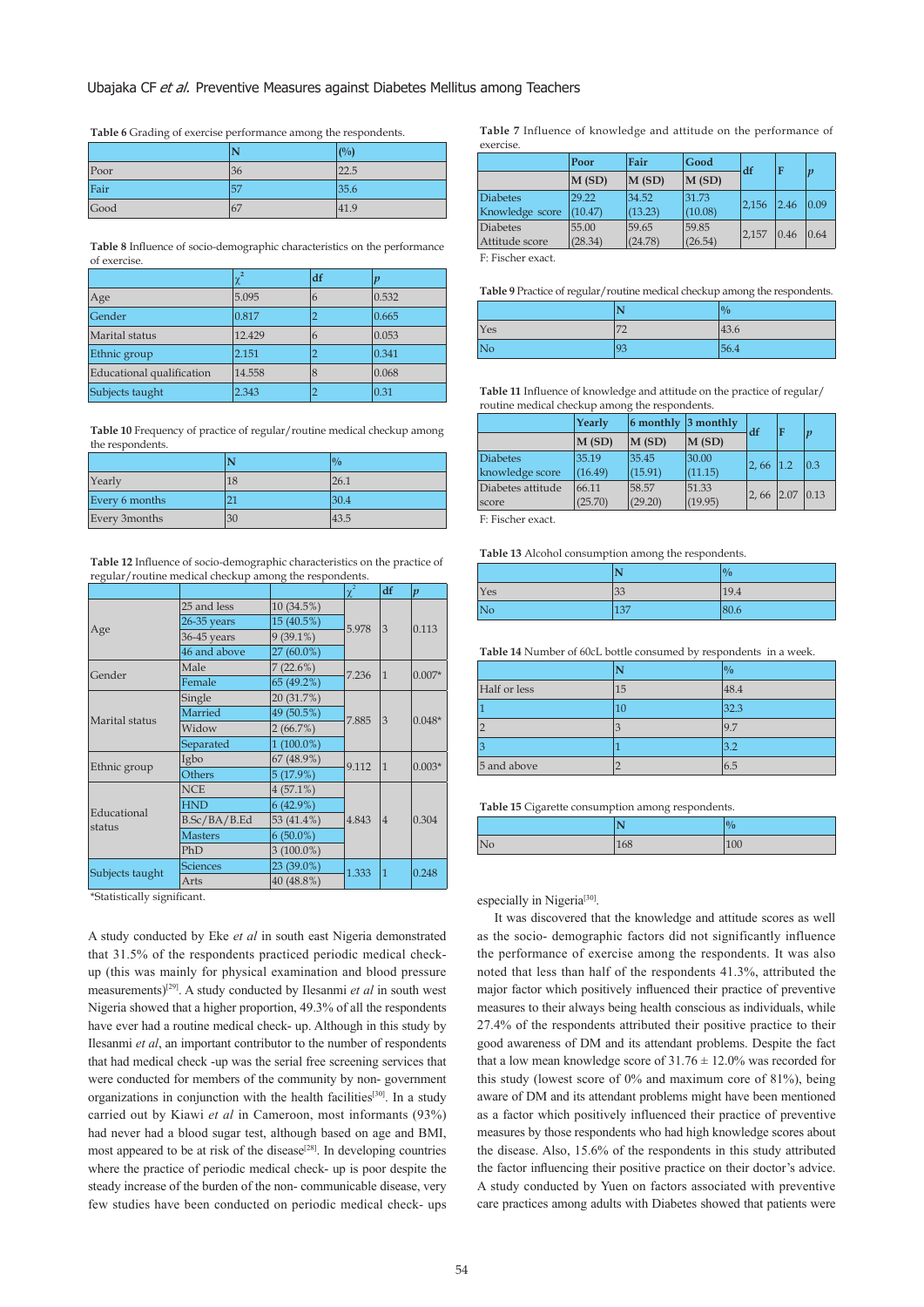about 2 to 6 times more likely to have a specific preventive care in the past 12 months if they were told to do so by a health professional<sup>[31]</sup>.

 It was also observed that the knowledge and attitude scores of the respondents, age, educational status and subjects taught did not significantly influence the practice of routine medical checkup in this study. Prior studies have also demonstrated that educational status did not influence the uptake of medical check- up among the respondents[29,30]. This is contrary to what is expected, that health seeking behavior should be higher among those with higher level of education[30]. However, gender, marital status and ethnic group significantly influenced the practice of routine medical checkup. This study reported that more of the respondents who practiced routine medical check- up were females; this agrees with the fact that females are more likely to utilize health care services[30]. This study observed that 32.7% of the respondents attributed the major factor which negatively influenced their practice of preventive measures to not being well informed of DM while 30.9% don't believe they can suffer from the disease and 27.3% do not have time. This shows the importance of improving the knowledge and attitude of the respondents towards DM, which if improved will definitely improve their practice of preventive measures. Elements of KAP are interrelated and dependent on each other. If the level of one element is higher, the other two factors should be affected positively. A study conducted in Bangladesh showed a significant positive correlation between knowledge, attitude and practice. Better knowledge was associated with better attitude and practice and better attitude was associated with better practice<sup>[25]</sup>.

 A high proportion of the respondents 80.6%, do not consume alcohol in comparison to 19.4% who did. Also, 6.5% of those who did, consume more than five 60cl bottles in a week. This study reported that none of the respondents smoked cigarette. This is understandable as more of the respondents in this study are females, married and of the Igbo tribe. In all WHO regions, females are less often current drinkers than males, and when women drink, they drink less than men[32]. According to the World Bank collection of development indicators, compiled from officially recognized sources, a smoking prevalence rate of 1.1% was reported in the year 2015 for female adults in Nigeria<sup>[33]</sup>. These are good preventive practices which are likely to be more effective if practiced alongside with the other preventive measures against DM.

## **CONCLUSION AND RECOMMENDATIONS**

This study demonstrated a poor mean knowledge and fair attitude scores towards DM. Most of the preventive measures were practiced by a high proportion of the respondents except for routine medical checkup which was practiced by less than half of the respondents. The major factors attributed by the respondents to positively influence their practice of preventive measures were health consciousness and being aware of DM and the problem it causes while the major factors which hindered the practice of preventive measures were not being well informed of DM, don't believe they can suffer from the disease and lack of time. There is a statistical significant difference between Gender, Marital status and Ethnic group and the practice of regular/ routine medical checkup among the respondents.

 Diabetes education and availability of affordable screening programs will enable early detection of disease, leading to better control of the disease and the complications arising from it. It is also important for the Government and public health workers with the use of the mass media, to carry out more enlightenment campaign on the causes, effects, and complications of Diabetes Mellitus. Teachers should be encouraged and motivated to carry out physical exercise by the establishment of fitness clubs within the schools both for teachers and students. This will enable group fitness exercises and will be very beneficial for teachers who find it difficult to make out time to carry out exercise.

#### **Limitations**

(1) This survey did not identify those with Diabetes among the respondents. Such people would have higher knowledge due to the patient education often provided at the Clinic. (2) Some of the questionnaires were incompletely filled. This is a common observation of the use of self- administered questionnaires.

## **REFERENCES**

- 1. Colledge NR, Walker BR, Ralston SH. Davidson's Principles and Practice of Medicine. 21<sup>st</sup> ed: Edinburg: Elsevier limited 2010. p798.
- 2. Nyenwe EA, Odia OJ, Ihekwaba AE, Ojule A, Babatunde S. Type 2 diabetes mellitus in adult Nigerians: A study of its prevalence and risk factors in Port Harcourt, Nigeria. *Diabetes Res Clin Pract.* 2003; **62**: 177-85. [PMID: 14625132]; [DOI: 10: 1016/ j.diabres.2003.07.002]
- 3. Bakari AG, Onyemelukwe GC, Sani BG, Aliyu IS, Hassan SS, Aliyu TM. Obesity, overweight and underweight in suburban Northern Nigeria. *Int J Diabetes & Metabolism* 2007; **15**: 68-69.
- 4. International Diabetes Federation. IDF Diabetes Atlas, 4<sup>th</sup> Edition. Brussels, Belgium: International Diabetes Federation, 2009. http:// www.idf.org/diabetesatlas. Date of access: 26<sup>th</sup> Feb 2014.
- 5. Mehta RS, Karki P, Sharma SK. Risk factors, associated health problems, reasons for admission and knowledge profile of diabetes patients admitted in BPKIHS. *Kathmandu Univ Med J (KUMJ).*  2006; **4(1):** 11-3. [PMID: 18603859]
- 6. Okesina AB, Oparinde DP, Akindoyin KA, Erasmus RT. Prevalence of some risk factors of coronary heart disease in a rural Nigerian Population. *East Afr Med J.* 1999; **76**: 212-216. [PMID: 10442103]
- 7. Alberti G. Non-communicable diseases: tomorrow's pandemics. *Bulletin of the World Health Organization.* 2001; **79(10)**: 907. [PMID: 11693971]
- 8. Abahussain NA, El-Zubier AG. Diabetes knowledge among selfreported diabetic female teachers: Al-Khobar, Saudi Arabia. *J Family Community Med.* 2005; **12(1)**: 43-48. [PMID: 23012071]
- 9. Lindstorm J, Louheranta A, Mannelin M, Rastas M, Salminen V, Eriksson J, Uustiupa M, Tuomilehto J. The Finnish Diabetes Prevention Study (DPS). Lifestyle intervention and 3-year results on diet and physical activity. *Diabetes Care.* 2003; **26**: 3230-36. [PMID: 14633807]; [DOI: 10.2337/diacare.26.12.3230]
- 10. Diabetes Prevention Program Research Group. The Diabetes Prevention Program (DPP). Description of Lifestyle Intervention. *Diabetes Care.* 2002; **25**: 2165-71. [PMID: 12453955]; [DOI: 10.2337/diacare.25.12.2165]
- 11. Gillies CL, Abrams KR, Lambert PC, Cooper NJ, Sutton AJ, Hsu RT, Khunti K. Pharmacological and lifestyle interventions to prevent or delay type 2 diabetes in people with impaired glucose tolerance: systematic review and meta-analysis. *BMJ.*  2007; **334(7588)**: 299. [PMID: 17237299]; [DOI: 10.1136/ bmj.39063.689375.55]
- 12. Bowman BA, Gregg EW, Williams DE, Engelgau MM, Jack LJ. Translating the science of primary, secondary and tertiary prevention to inform the public health response to diabetes. *J Public Health Manage Pract.* 2003; **9**: S8-S14. [PMID: 14677324]
- 13. Narayan KM, Benjamin E, Gregg EW, Norris SL, Engelgau MM. Diabetes translation research: where are we and where do we want to be? *Ann Intern Med.* 2004; **140**: 958-63. [PMID: 15172921];